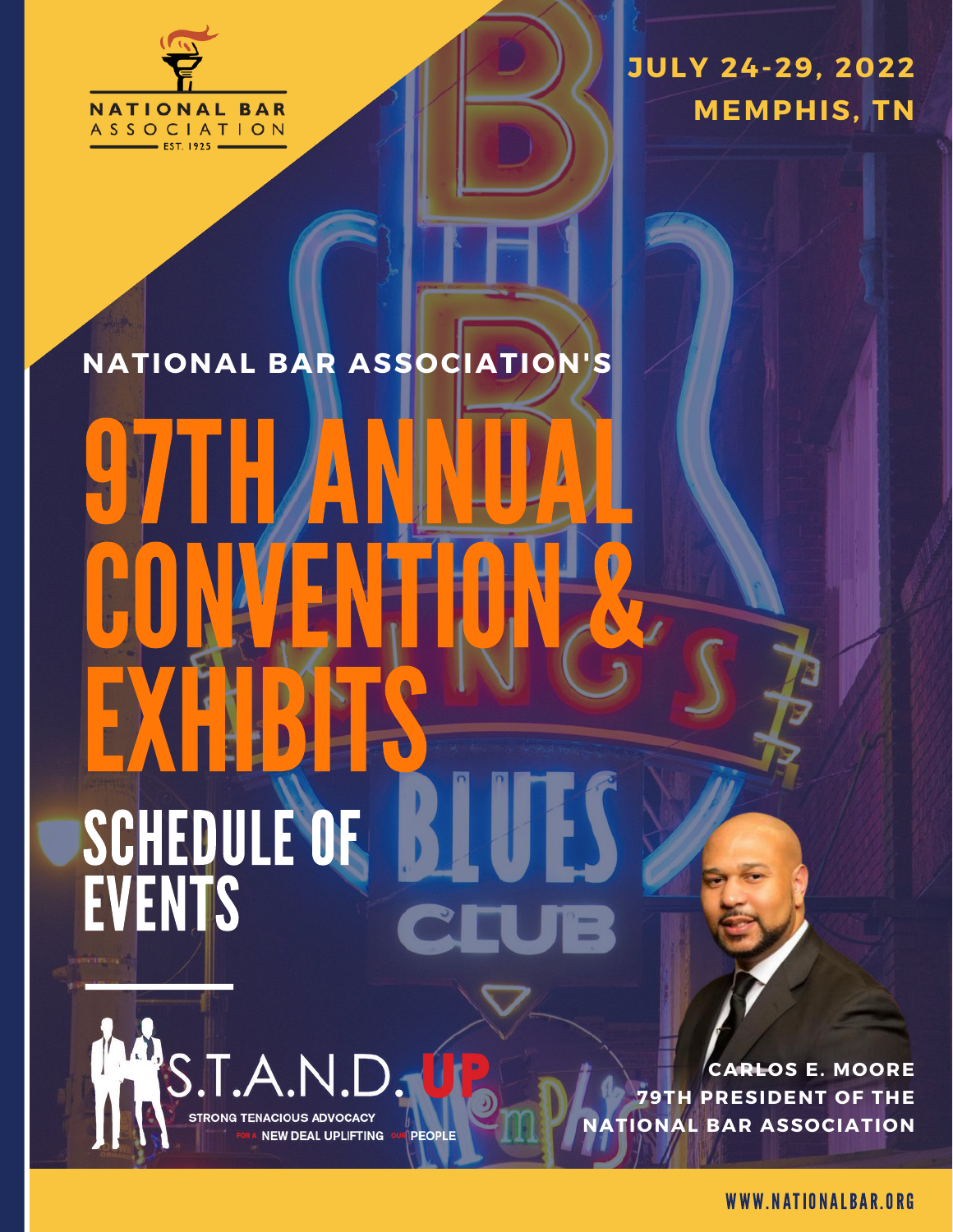# NATIO 97TH ANNUAL CONVENTION & EXHIBITS

**RENASANT CONVENTION CENTER MEMPHIS, TENNESSEE**

#### *\*\*AGENDA SUBJECT TO CHANGE\*\**

#### **THURSDAY, JULY 21, 2022**

7:00 am – 7:00 pm **Registration, Exhibit Hall, Career Fair** (Set-up)

#### **FRIDAY, JULY 22, 2022**

7:00 am – 11:00 am **Registration and Exhibit Hall**

12:00 pm – 7:00 pm

5:00 pm – 8:00 pm

(Set-up continues, if needed)

12:00 pm – 4:00 pm **Board of Governors Lunch and Meeting**

**Exhibitors Move In**

**Board of Governors Reception with Women Lawyers Division - International Whiskey and Wine Tasting** *(requires a ticket)* 158 Vance Avenue, Memphis, TN

#### **SATURDAY, JULY 23, 2022**

8:00 am – 5:00 pm 8:00 am – 5:00 pm 9:00 am – 11:30 am **Nominations Committee Meeting** *Memphis Boardroom, Level 2, Convention Center* **Judicial Council Meeting Women Lawyers Division's "Respect Yourself Empowerment Program" for Local Middle and High School Girls** *Sheraton Memphis Downtown Hotel*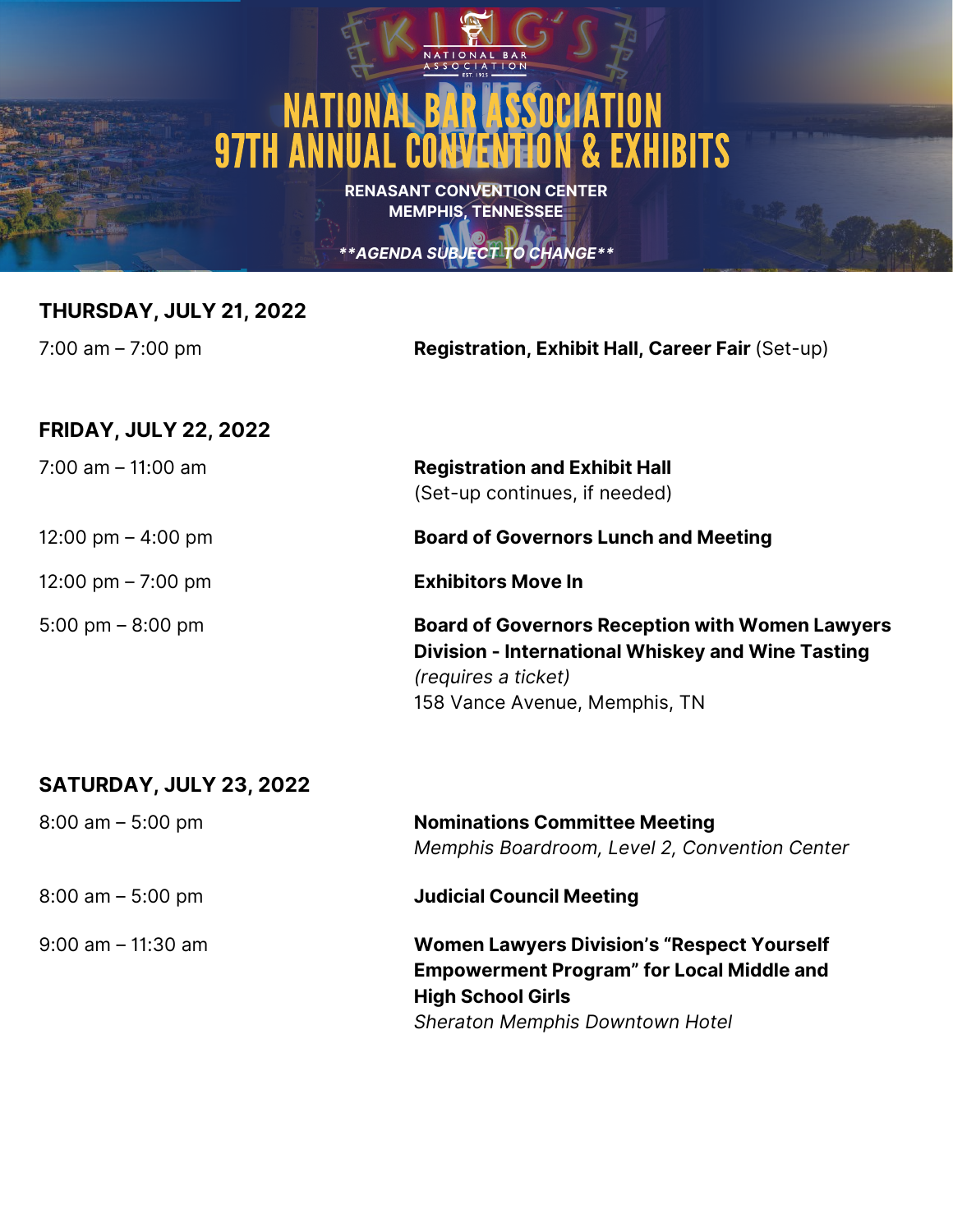# NATIONAL BAR ASSOCIATION **97TH ANNUAL CONVENTION & EXHIBITS**

**RENASANT CONVENTION CENTER MEMPHIS, TENNESSEE**

*\*\*AGENDA SUBJECT TO CHANGE\*\**

#### **SATURDAY, JULY 23, 2022 (CONTINUED)**

| 10:00 am $-$ 1:00 pm                | IP Law Forum (CLE)<br>• Using IP Law to Advance Social Justice and<br><b>Racial Justice, Part 1</b>     |
|-------------------------------------|---------------------------------------------------------------------------------------------------------|
|                                     | • The New Boom: IP in the Metaverse, Part 2                                                             |
|                                     | • Protecting My Brand                                                                                   |
| 12:00 pm $-$ 5:00pm                 | <b>Registration &amp; Exhibits</b>                                                                      |
| 1:00 pm $-$ 2:00 pm                 | <b>Youth Enrichment Program Orientation Meeting</b>                                                     |
| 1:30 pm $-$ 8:30pm                  | <b>Board of Governors Meeting (if needed)</b>                                                           |
| $3:00 \text{ pm} - 4:30 \text{ pm}$ | <b>Judicial Council Executive Committee Meeting</b>                                                     |
| 12:00 pm $-$ 5:00pm                 | <b>Youth Enrichment Program Orientation Meeting (repeats)</b>                                           |
| 7:00 pm $-9:00$ pm                  | <b>Youth Enrichment Program Orientation Activity</b>                                                    |
| $7:30$ pm $-10:00$ pm               | <b>Cabinet Dinner</b><br>(Private Event)<br>The Capital Grille<br>6065 Poplar Ave.<br>Memphis, TN 38119 |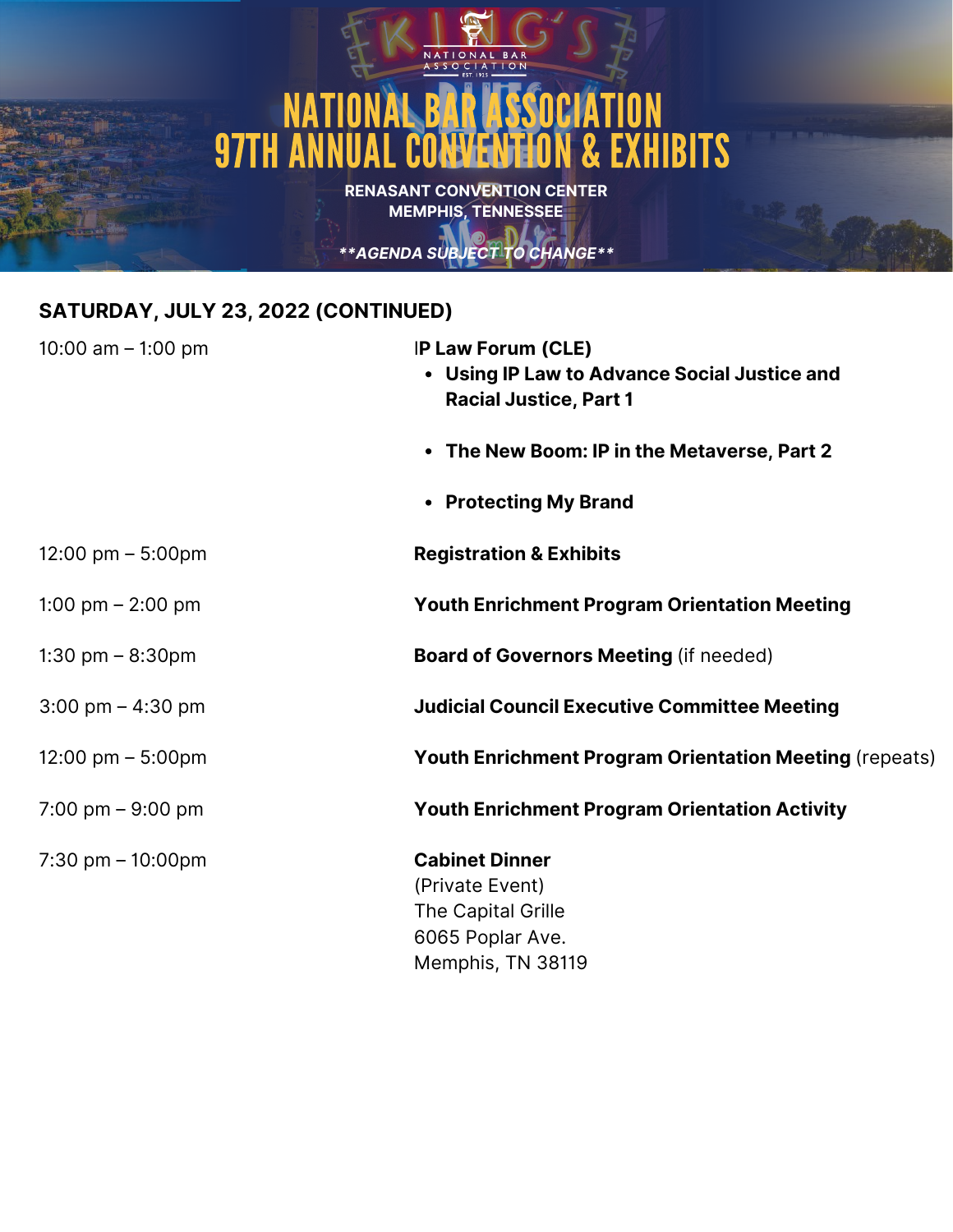

*\*\* SUBJECT TO CHANGE\*\** **NATIONAL BAR ASSOCIATION'S 97TH ANNUAL CONVENTION & EXHIBITS**

#### **S.T.A.N.D. UP STRONG TENACIOUS ADVOCACY FOR A NEW DEAL UPLIFTING OUR PEOPLE**

#### **DAY 1: SUNDAY, JULY 24, 2022**

| $6:30$ am $-7:00$ pm                | <b>Registration</b>                                                                                                              |
|-------------------------------------|----------------------------------------------------------------------------------------------------------------------------------|
| $7:00$ am $-9:00$ am                | 37th Annual Arthenia Joyner Prayer Breakfast                                                                                     |
| $7:30$ am $-10:30$ am               | <b>Youth Enrichment Program</b>                                                                                                  |
| $8:00$ am $-10:00$ pm               | <b>Friends of Bill W.</b>                                                                                                        |
| $8:00$ am $-5:00$ pm                | <b>Nominations Committee Meeting</b>                                                                                             |
| $8:00$ am $-5:00$ pm                | <b>Ribbon Cutting Ceremony (at 12:00 pm)</b><br><b>Exhibit Hall</b>                                                              |
| $9:00$ am $-10:00$ am               | <b>First-Time Convention Attendees Orientation</b>                                                                               |
| $9:00$ am $-11:00$ am               | <b>Judges Convocation and Service</b><br>Mount Olive Cathedral C.M.E Church<br>538 Dr. M. L. King, Jr. Ave.<br>Memphis, TN 38126 |
| 10:00 am $-$ 1:00 pm                | <b>Opening Plenary</b>                                                                                                           |
| 11:30 am $-$ 5:00 pm                | <b>National Association of Bench and Bar</b><br>Spouses, Inc. (NABBS)                                                            |
| $2:00 \text{ pm} - 3:00 \text{ pm}$ | <b>Candidates Forum</b>                                                                                                          |
| $3:00 \text{ pm} - 4:00 \text{ pm}$ | <b>Sections Meetings</b>                                                                                                         |
| 4:00 pm $-$ 5:00 pm                 | <b>Division Meetings</b>                                                                                                         |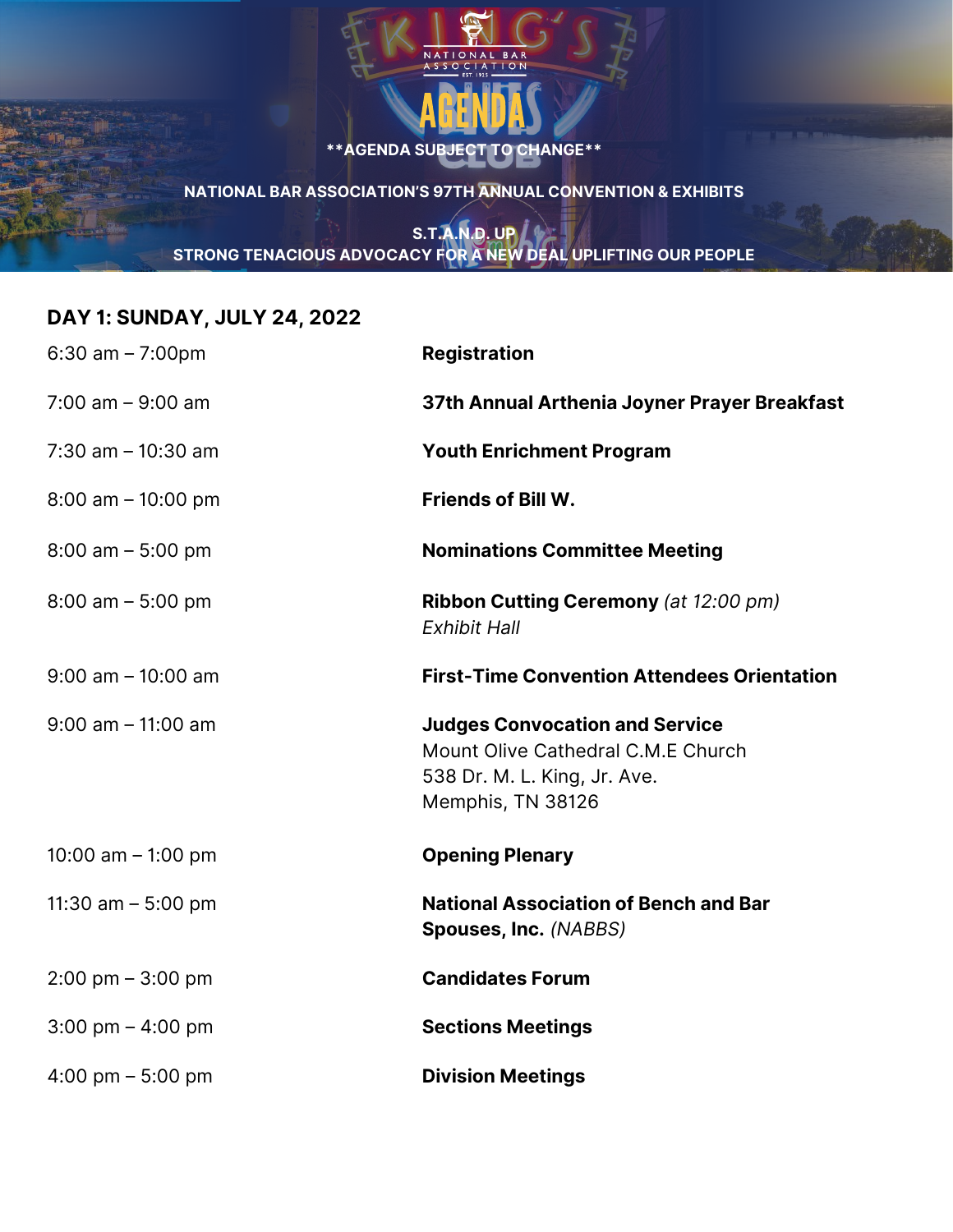

#### **SUNDAY, JULY 24, 2022 (CONTINUED)**

7:00 pm – 10:00 pm

**"The Tip Off - An All-White Affair"** Welcome to Memphis Reception Hosted by the Ben F. Jones Chapter of the NBA FedEx Forum (ground transportation to be provided)

#### **DAY 2: MONDAY, JULY 25, 2022**

| $5:30$ am $-6:30$ am        | <b>Fitness Class - (Presented by the Health Law Section)</b>                                                           |
|-----------------------------|------------------------------------------------------------------------------------------------------------------------|
| 6:30 am $- 7:00 \text{ pm}$ | <b>Registration</b>                                                                                                    |
| $7:30$ am $-9:00$ am        | <b>Civil Rights Section Breakfast: Critical Race Theory:</b><br><b>Educators &amp; Legislators Make the Case (CLE)</b> |
| 7:30 am $-$ 10:30 pm        | <b>Youth Enrichment Program</b>                                                                                        |
| $8:00$ am $-9:00$ am        | <b>Vice President of Regions &amp; Affiliates Meeting</b>                                                              |
| $8:00$ am $-10:00$ am       | <b>Friends of Bill W.</b>                                                                                              |
| $8:00$ am $-5:00$ pm        | <b>Exhibits</b>                                                                                                        |
| $8:00$ am $-5:00$ pm        | <b>Judicial Council Meeting</b>                                                                                        |
| $8:00$ am $-5:00$ pm        | <b>National Association of Bench and Bar</b><br>Spouses, Inc. (NABBS)                                                  |
| $9:00$ am $-11:00$ am       | <b>Presidential Showcase: Black Prosecutors Matter</b>                                                                 |
| 11:00 pm $-$ 1:00 pm        | <b>Women Lawyers Division "The State of the Black</b><br><b>Woman Lawyer in America" (CLE)</b>                         |
| 12:00 pm $-$ 1:30 pm        | <b>Young Lawyers Division Junius W. Williams Annual</b><br><b>Awards Luncheon</b>                                      |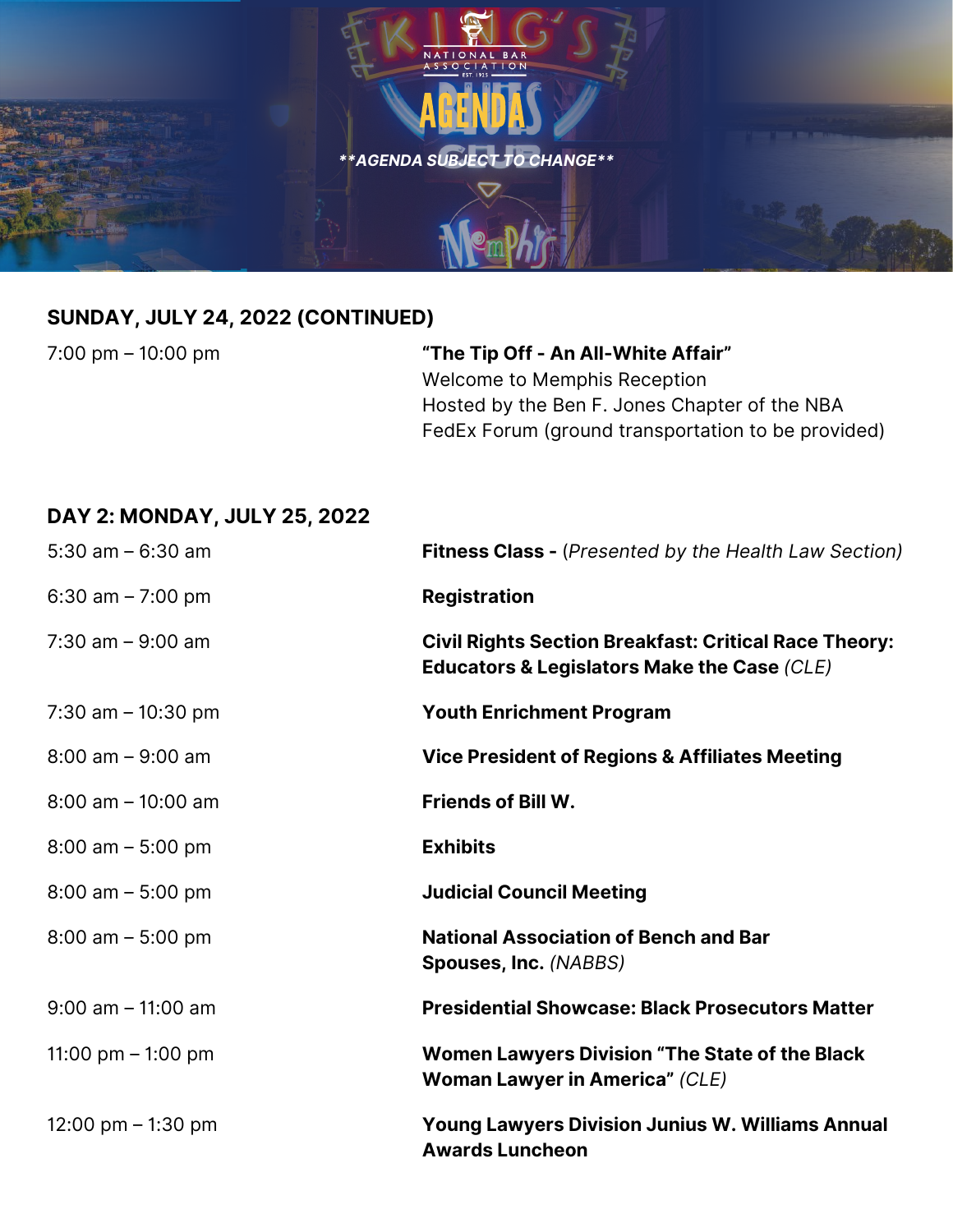

## **MONDAY, JULY 25, 2022 (CONTINUED)**

| 1:30 pm $-$ 3:00 pm                 | <b>Ethics of Practicing in a Virtual World (CLE)</b>                                                                             |
|-------------------------------------|----------------------------------------------------------------------------------------------------------------------------------|
| 1:30 pm $-$ 5:00 pm                 | What is Really Going On: The Art and Science of<br><b>Persuasion and Decision-Marking (CLE)</b>                                  |
| $2:00 \text{ pm} - 3:00 \text{ pm}$ | <b>NBA Past Presidents Meeting</b>                                                                                               |
| $2:45$ pm $-$ 4:00 pm               | What's in Your Digital Wallet? The School on<br><b>Cryptocurrency (CLE)</b>                                                      |
| $2:45$ pm $-4:00$ pm                | <b>Transitioning In and Out of Government Services (CLE)</b>                                                                     |
| $3:30 \text{ pm} - 5:00 \text{ pm}$ | Protecting the Black Vote, 2022 and Beyond (CLE)                                                                                 |
| $3:30 \text{ pm} - 5:00 \text{ pm}$ | <b>Wills, Trust and You? Why Your Practice Area</b><br>Should be Working with an Estate Planner (CLE)                            |
| $3:30$ pm $-5:00$ pm                | How to Make Your Goal of Becoming an<br>Author, Podcast Host, TEDx Talk Presenter or<br><b>Political Analyst a Reality (CLE)</b> |
| 4:00 pm $-6:00$ pm                  | <b>Region Meetings</b>                                                                                                           |
| 4:30 pm $-6:00$ pm                  | <b>NBA/CLEO Alumni/Student Networking Reception</b>                                                                              |
| 5:30 pm $-6:00$ pm                  | <b>NBA Press Conference</b>                                                                                                      |
| 6:00 pm $- 7:30$ pm                 | <b>NBA's Public Meeting</b>                                                                                                      |
| 7:30 pm $-8:30$ pm                  | <b>Free Time/Dinner</b>                                                                                                          |
| $9:00$ pm                           | <b>NBA Concert</b> (tentative)                                                                                                   |
| 10:00 pm - Until                    | <b>Election Caucuses</b>                                                                                                         |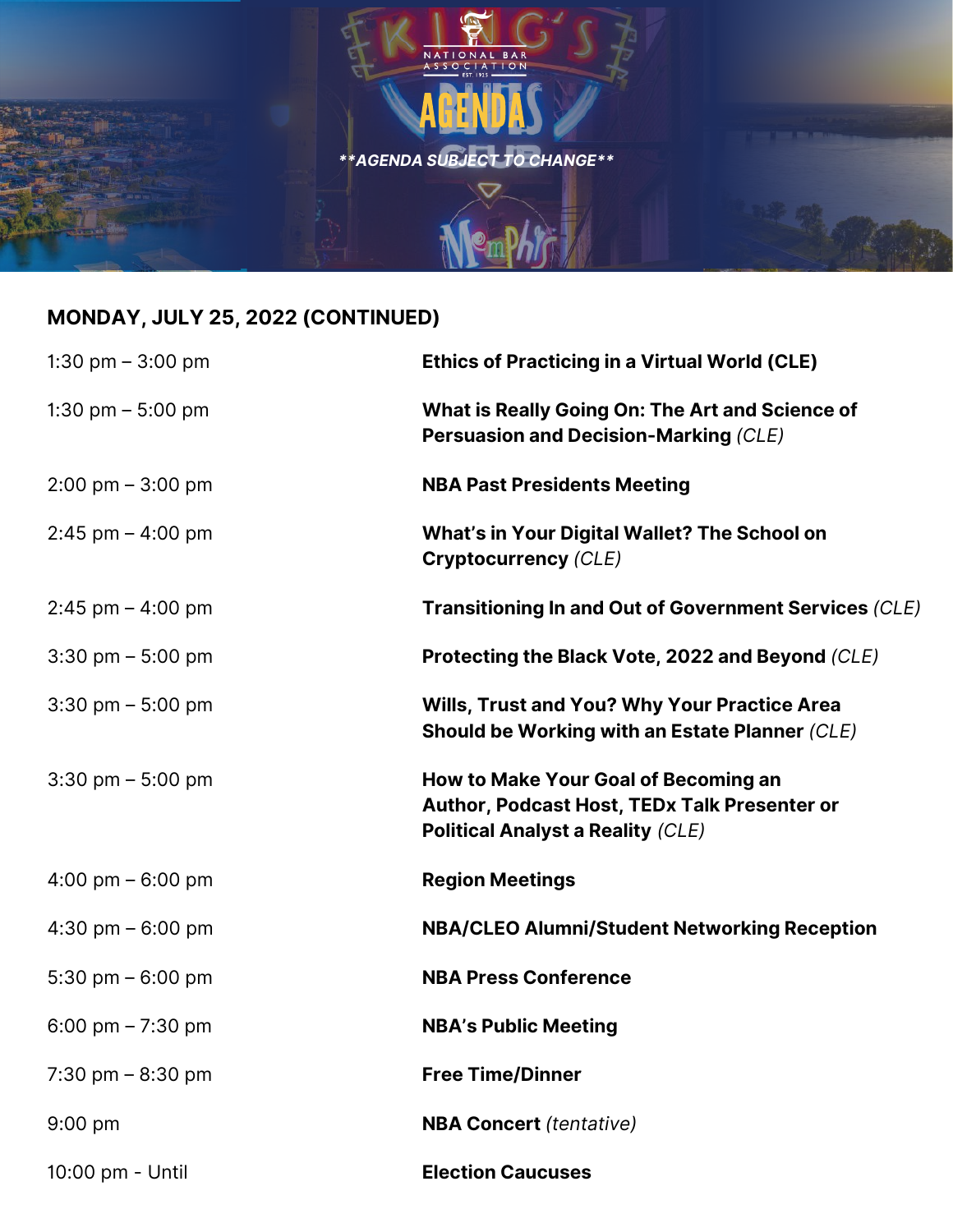

# **DAY 3: TUESDAY, JULY 26, 2022**

| 5:30 am $-6:30$ am    | <b>Fitness Class - (Presented by the Health Law Section)</b>                                                                                                    |
|-----------------------|-----------------------------------------------------------------------------------------------------------------------------------------------------------------|
| 6:30 am $- 7:00$ pm   | <b>Registration</b>                                                                                                                                             |
| $7:00$ am $-9:00$ am  | <b>Women Lawyers Division's "50th Anniversary</b><br><b>Honors &amp; Achievement Awards Breakfast"</b>                                                          |
| 7:30 am $-$ 10:30 pm  | <b>Youth Enrichment Program</b>                                                                                                                                 |
| $8:00$ am $-11:30$ am | National Bar Institute's (NBI's) Board of<br><b>Directors Meeting</b>                                                                                           |
| $8:00$ am $-$ 4:00 pm | <b>Corporate Leadership Forum</b><br>The University of Memphis<br>Cecil C. Humphreys School of Law, Wade Auditorium,<br>1 North Front Street, Memphis, TN 38103 |
| $8:00$ am $-5:00$ pm  | <b>Judicial Council Meeting</b>                                                                                                                                 |
| $8:00$ am $-5:00$ pm  | <b>National Association of Bench and Bar</b><br>Spouses, Inc. (NABBS)                                                                                           |
| $9:00$ am $-11:00$ am | <b>Presidential Showcase:</b><br><b>Reparations - The Discussion Continues</b>                                                                                  |
| $9:00$ am $- 2:00$ pm | <b>Elections: General Voting</b>                                                                                                                                |
| 10:00 am $-$ 4:00 pm  | <b>Civil Trial Advocacy Bootcamp (CLE)</b>                                                                                                                      |
| 10:00 am $-$ 5:00 pm  | <b>Career Fair</b>                                                                                                                                              |
| 11:00 am - 12:30 pm   | <b>Advocating for Yourself in Tough Workplace</b><br><b>Scenarios (CLE)</b>                                                                                     |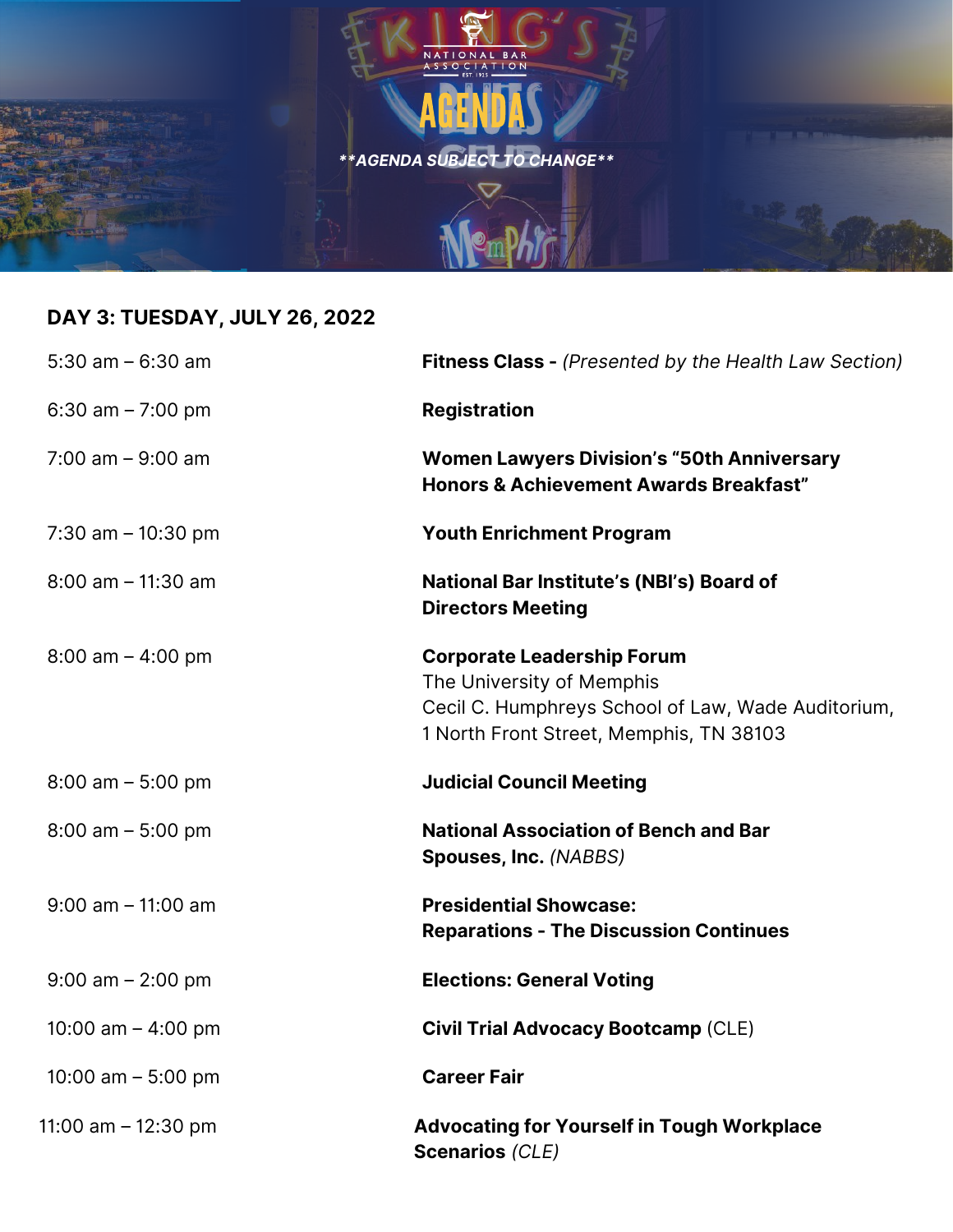

# **DAY 3: TUESDAY, JULY 26, 2022**

| 11:00 am $-$ 12:30 pm               | And Healthcare for All: Integrated Strategies for<br><b>Combatting Healthcare Disparities Across Multiple</b><br><b>Health Disciplines (CLE)</b>    |
|-------------------------------------|-----------------------------------------------------------------------------------------------------------------------------------------------------|
| 12:00 pm $-$ 1:00 pm                | <b>National Bar Institute's (NBI's) Annual Meeting</b>                                                                                              |
| 12:00 pm $-$ 2:00 pm                | <b>Judicial Council's Annual Thurgood Marshall</b><br>Luncheon                                                                                      |
| 1:15 $pm - 3:00$ am                 | National Bar Institute's (NBI's) Board of<br><b>Directors Meeting</b>                                                                               |
| 1:30 pm $-$ 3:00 pm                 | <b>Hot Topics in Estate Planning and Charitable Giving</b><br>for Individuals and Nonprofits (CLE)                                                  |
| 1:30 pm $-$ 3:00 pm                 | <b>Ethical Zoom Conference for Attorneys (CLE)</b>                                                                                                  |
| 2:00 pm - 3:30 pm                   | Legal and Medical Ethics in the Wake of the<br><b>COVID-19 Crisis (CLE)</b>                                                                         |
| $2:30$ pm $-3:30$ pm                | <b>Elections: Affiliate Voting</b>                                                                                                                  |
| $3:00 \text{ pm} - 4:30 \text{ pm}$ | Young, Black & Elected (CLE)                                                                                                                        |
| $3:00 \text{ pm} - 4:30 \text{ pm}$ | Well-Being and Ethics in the Legal Profession (CLE)                                                                                                 |
| $3:00 \text{ pm} - 4:30 \text{ pm}$ | <b>NBA Centennial Historical Initiative and Equal</b><br><b>Justice Legacy: Representing Clients Engaging in</b><br><b>Civil Disobedience (CLE)</b> |
| 4:00 pm $-6:00$ pm                  | National Bar Institute's 40th Anniversary Reception                                                                                                 |
| 7:00 pm $-$ 10:00 pm                | <b>President's Reception</b>                                                                                                                        |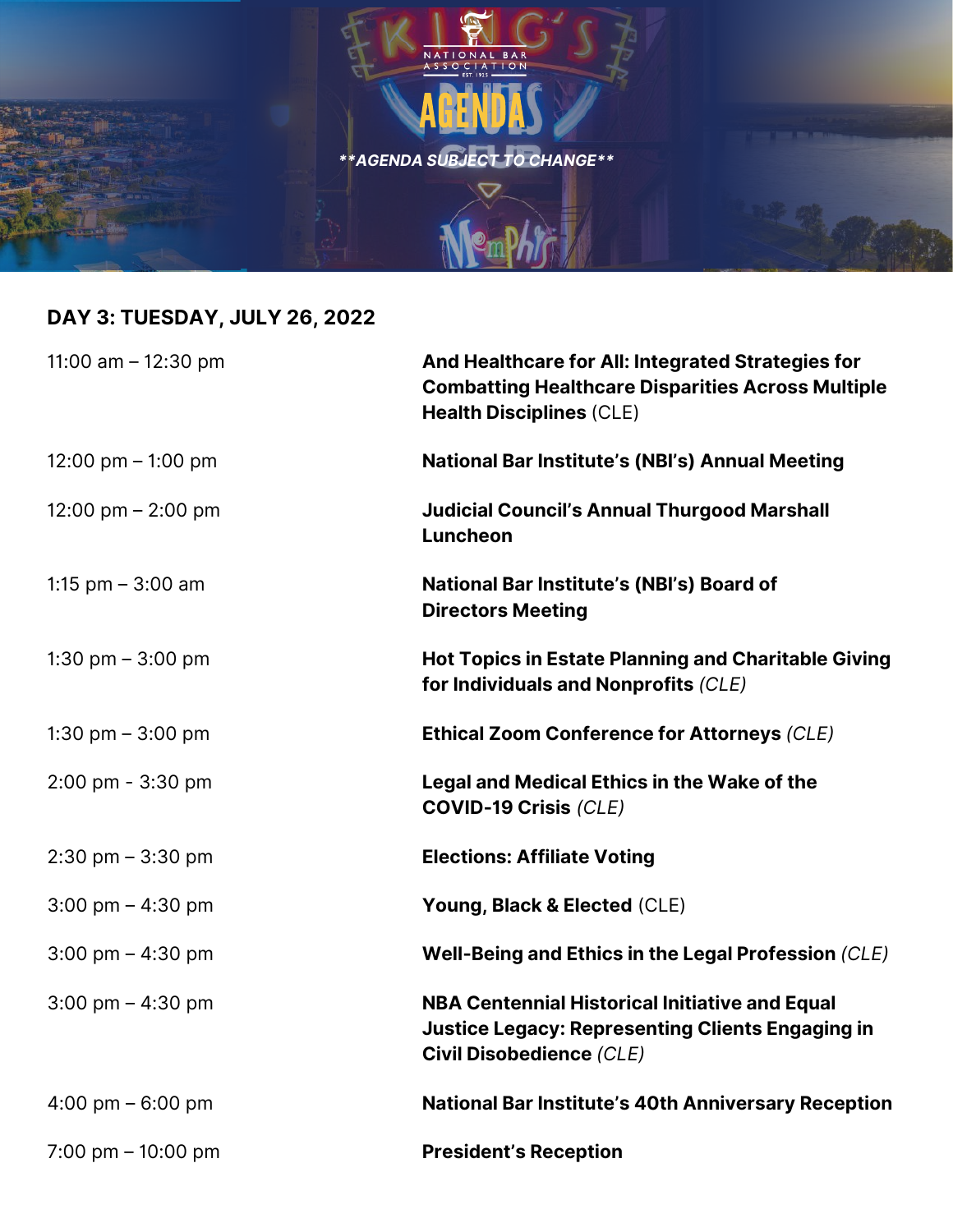

# **DAY 4: WEDNESDAY, JULY 27, 2022**

| $5:30$ am $-6:30$ am  | <b>Fitness Class - (Presented by the Health Law Section)</b>                                                                                                                                    |
|-----------------------|-------------------------------------------------------------------------------------------------------------------------------------------------------------------------------------------------|
| $6:00$ am $-10:00$ am | <b>Run-Off Election</b> (if necessary)                                                                                                                                                          |
| 6:30 am $- 7:00$ pm   | <b>Registration</b>                                                                                                                                                                             |
| $7:00$ am $-9:00$ am  | <b>Law School Alumni Breakfasts</b>                                                                                                                                                             |
| 7:30 am $-$ 10:30 pm  | <b>Youth Enrichment Program</b>                                                                                                                                                                 |
| $8:00$ am $-10:00$ am | <b>Friends of Bill W.</b>                                                                                                                                                                       |
| $8:00$ am $-1:00$ pm  | National Bar Institute's 12th Annual Clyde E. Bailey, Sr.<br>& Rapheal M. Prevot, Jr. Golf Tournament<br>(buses depart Sheraton Memphis Downtown Hotel at<br>6:30 a.m. and return at 2:30 p.m.) |
| $8:00$ am $-5:00$ pm  | <b>Exhibits</b>                                                                                                                                                                                 |
| $8:00$ am $-5:00$ pm  | <b>Judicial Council Meeting</b>                                                                                                                                                                 |
| $8:00$ am $-5:00$ pm  | <b>National Association of Bench and Bar Spouses, Inc.</b><br>(NABBS)                                                                                                                           |
| $9:00$ am $-10:30$ am | John C. Britain Supreme Court Review: Civil<br>Rights Cases of the 2021-2022 Term (CLE)                                                                                                         |
| $9:00$ am $-10:30$ am | Hot Topics in Energy and Environmental Law (CLE)                                                                                                                                                |
| $9:00$ am $-11:00$ am | <b>Presidential Showcase: Black Judges Matter:</b><br>A Look at Diversity and Alternative Sentencing                                                                                            |
| 10:00 am $-$ 5:00 pm  | <b>NBA Career Fair</b>                                                                                                                                                                          |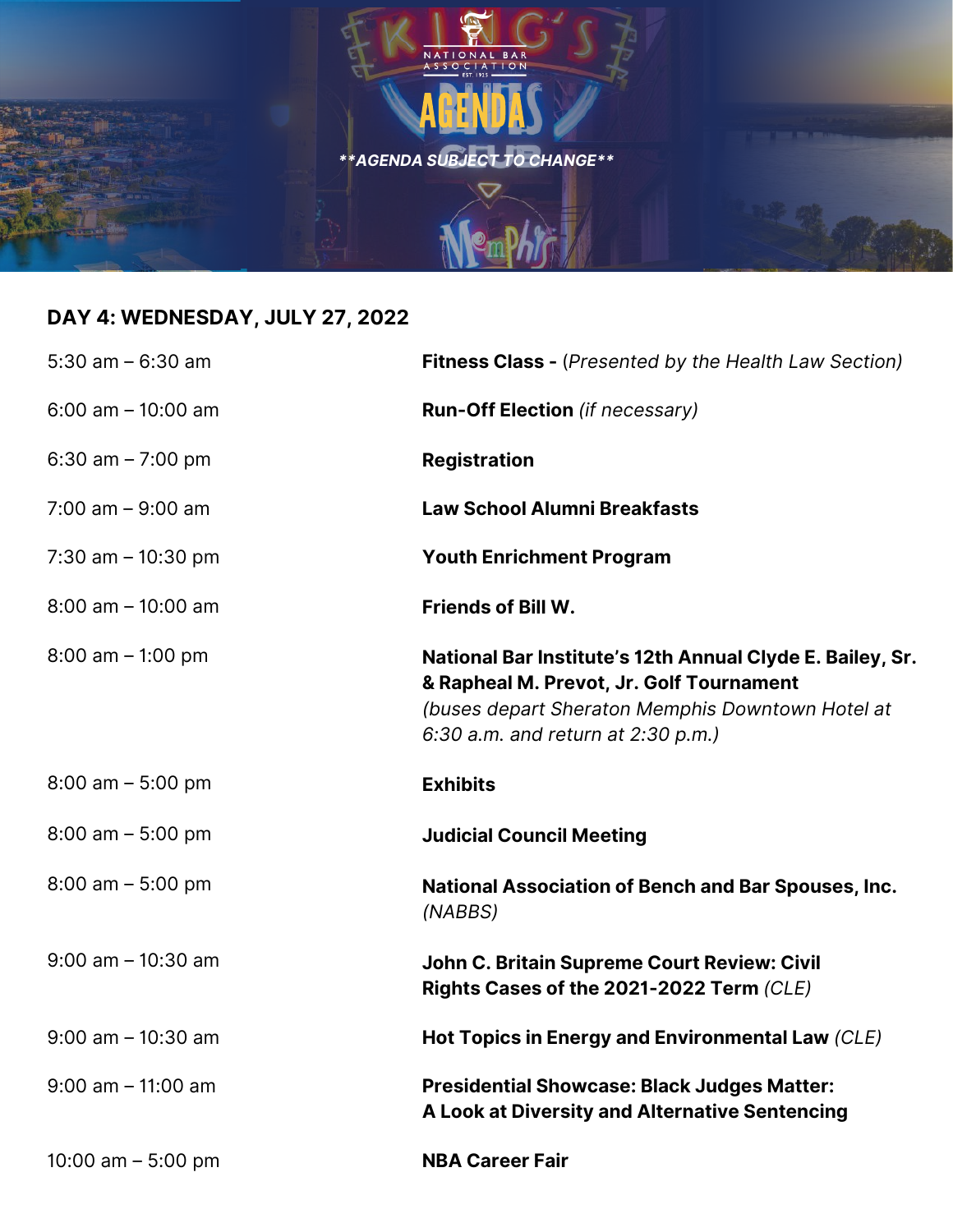

## **WEDNESDAY, JULY 27, 2022 (CONTINUED)**

| 11:00 am $-$ 12:30 pm               | <b>Civil Rights Forum (CLE)</b>                                                                                                          |
|-------------------------------------|------------------------------------------------------------------------------------------------------------------------------------------|
| 11:00 am $-$ 12:30 pm               | <b>Environmental Justice Seminar (CLE)</b>                                                                                               |
| 12:00 pm $-$ 1:30 pm                | <b>NBA Power 50 Luncheon</b>                                                                                                             |
| 1:00 pm $-$ 4:00 pm                 | <b>LDI and Parliamentary Procedure</b>                                                                                                   |
| 1:30 pm $-$ 3:00 pm                 | Entertainment Law 2022 (CLE)                                                                                                             |
| 1:30 pm $-$ 3:00 pm                 | Defenders of Justice: The Role of Black Female<br><b>Prosecutors in America (CLE)</b>                                                    |
| 1:30 pm $-$ 3:30 pm                 | <b>Banking Law: The New Frontier 2022 and</b><br><b>Beyond (CLE)</b>                                                                     |
| $2:00 \text{ pm} - 5:00 \text{ pm}$ | Diversity & Tech Conference (CLE)                                                                                                        |
| $2:45$ pm $- 4:15$ pm               | All Enemies Foreign and Domestic: The Risks of the<br>Use (and Abuse) of Military Forces in Domestic<br><b>Politics and Speech (CLE)</b> |
| $2:45$ pm $-4:15$ pm                | NBA Women in the Game: Pandemic Overtime (CLE)                                                                                           |
| $3:00 \text{ pm} - 4:30 \text{ pm}$ | <b>International Trade - Navigating Enhanced</b><br><b>Compliance and Mitigating Risks (CLE)</b>                                         |
| $3:00 \text{ pm} - 4:30 \text{ pm}$ | <b>Insurance Law: The New Frontier (CLE)</b>                                                                                             |
| 5:00 pm $-$ 6:00 pm                 | <b>Sections Chairs Meeting</b><br>(for Election of Board Representatives)                                                                |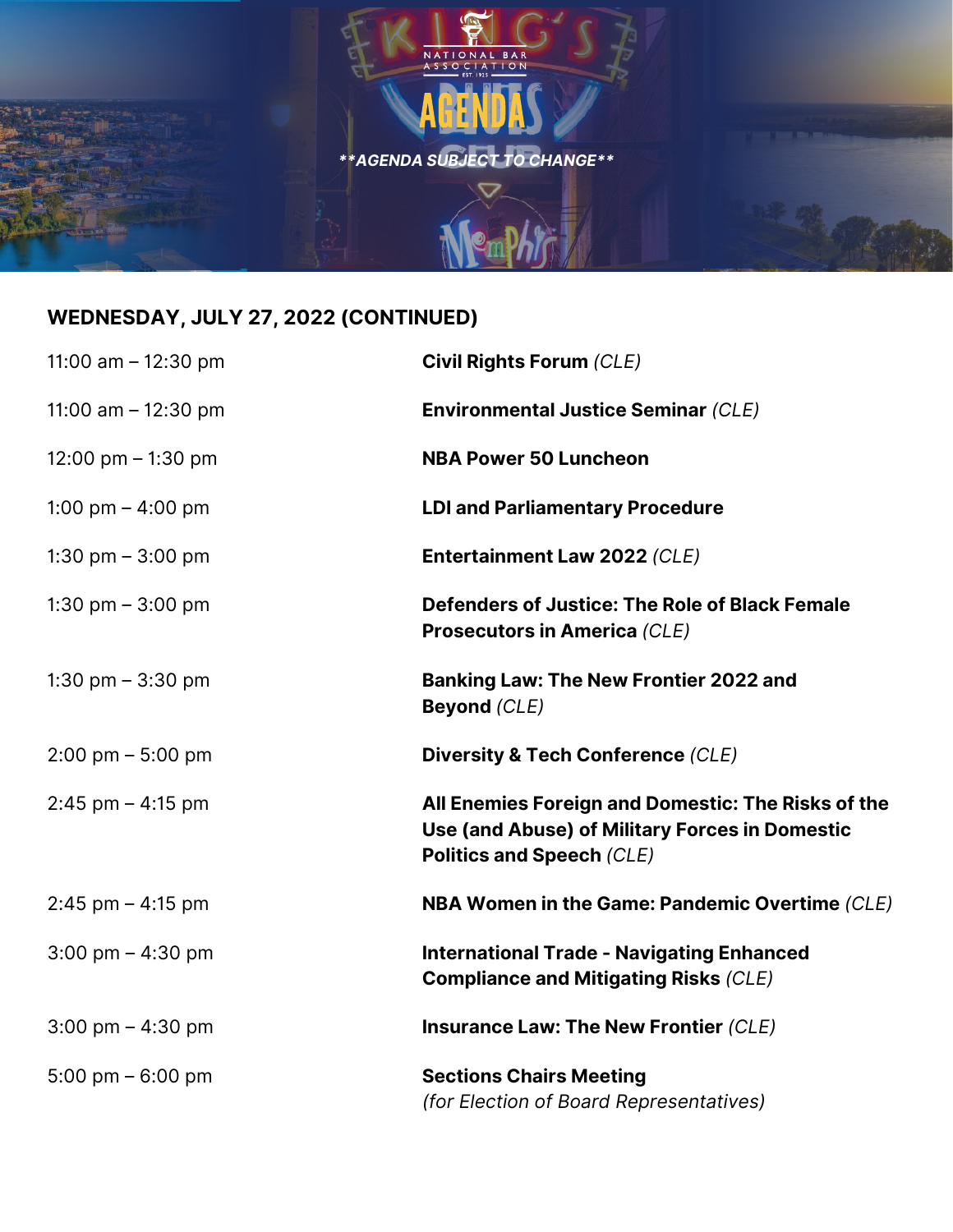

## **WEDNESDAY, JULY 27, 2022 (CONTINUED)**

| 5:15 pm $- 7:00$ pm            | <b>Corporate Law Section Reception</b>                                                                                                            |
|--------------------------------|---------------------------------------------------------------------------------------------------------------------------------------------------|
| 6:00 pm $-9:00$ pm             | <b>Judicial Council Reception</b><br>National Civil Right Museum<br>450 Mulberry Street<br>Memphis, TN 38103                                      |
| 7:00 pm $-9:00$ pm             | "40 Under 40" Reception and Awards Dinner                                                                                                         |
| DAY 5: THURSDAY, JULY 28, 2022 |                                                                                                                                                   |
| 5:30 am $-$ 6:30 am            | <b>Fitness Class - Presented by the Health Law Section</b>                                                                                        |
| 6:30 am $-6:30$ pm             | <b>Registration</b>                                                                                                                               |
| $7:30$ am $-9:00$ am           | <b>Law School Alumni Breakfasts</b>                                                                                                               |
| 7:30 am $-$ 10:30 pm           | <b>Youth Enrichment Program</b>                                                                                                                   |
| $8:00$ am $-1:00$ pm           | <b>Judicial Council Meeting</b>                                                                                                                   |
| $8:00$ am $-1:00$ pm           | <b>National Association of Bench and Bar</b><br>Spouses, Inc. (NABBS)                                                                             |
| $8:00$ am $-12:00$ pm          | <b>Exhibits</b>                                                                                                                                   |
| $9:00$ am $-10:30$ am          | <b>Consumer Bankruptcy: Nuts &amp; Bolts of Chapter 7</b><br>and 13 Bankruptcy and Recent Developments in<br><b>Consumer Bankruptcy Law (CLE)</b> |
| $9:00$ am $-10:30$ am          | Immigration Updates and Challenges in 2022 (CLE)                                                                                                  |
| 10:00 am $-$ 12:00 pm          | <b>Closing Plenary &amp; Necrology Service</b>                                                                                                    |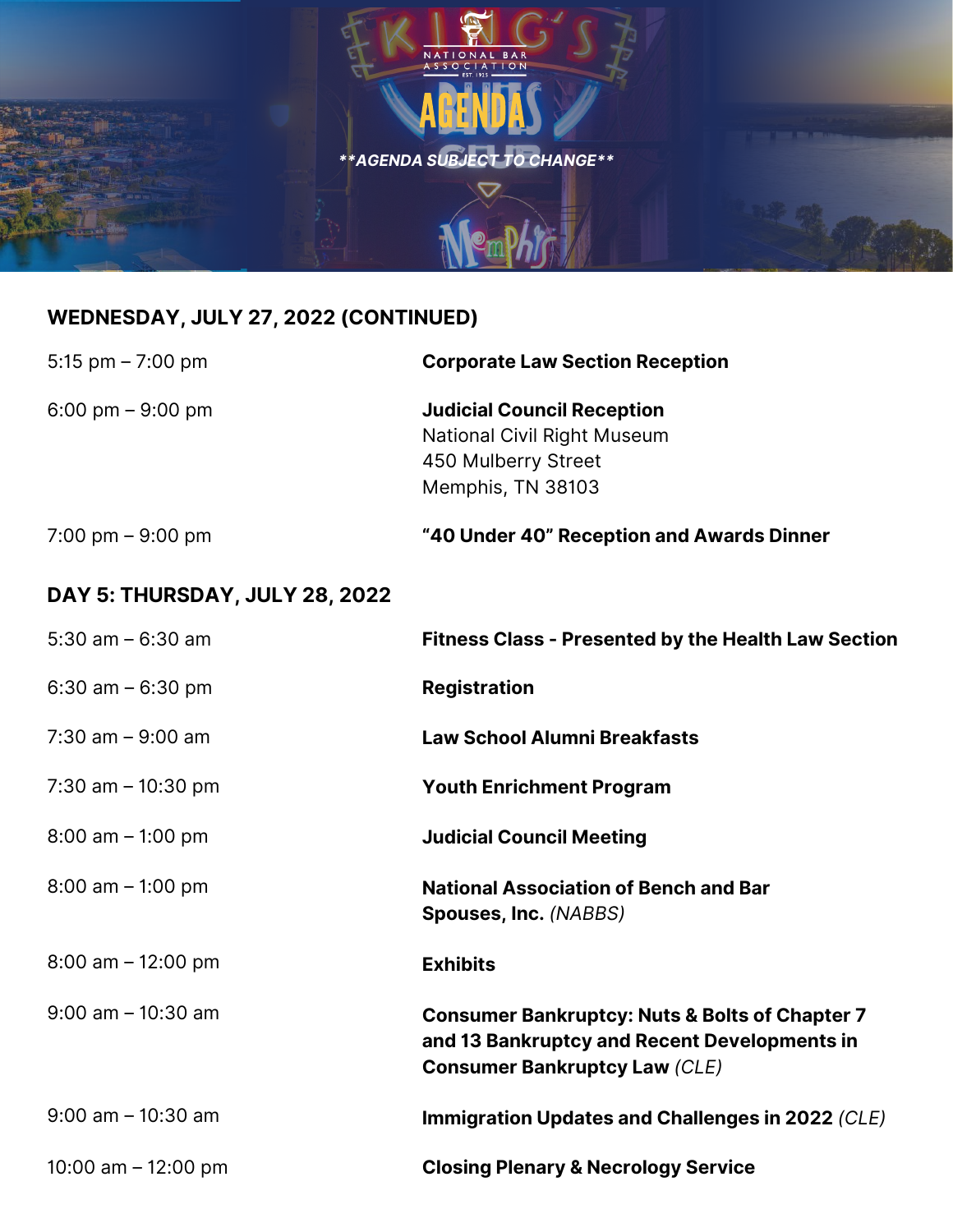

## **THURSDAY, JULY 28, 2022 (CONTINUED)**

| 12:00 pm $-6:00$ pm                 | <b>Exhibitors and Career Fair Move Out</b>                                                                                  |
|-------------------------------------|-----------------------------------------------------------------------------------------------------------------------------|
| 12:30 pm $-$ 2:00 pm                | <b>Fred D. Gray Hall of Fame Awards Luncheon</b>                                                                            |
| $2:30 \text{ pm} - 4:30 \text{ pm}$ | Dr. Martin Luther King, Jr. Drum Major for Justice<br><b>Advocacy Competition</b>                                           |
| 6:00 pm $- 7:00$ pm                 | <b>NBA Pre-Gala Reception Honoring The Women</b><br><b>Lawyers Division, Founders &amp; Past Chairs</b>                     |
| 6:00 pm $- 7:00$ pm                 | <b>National Bar Association's 97th Annual Convention</b><br><b>Reception</b>                                                |
| 7:00 pm $-$ 10:00 pm                | <b>National Bar Association's 97th Annual</b><br><b>Convention Banquet</b>                                                  |
| 10:00 pm $-$ 12:00 am               | <b>National Bar Association's 97th Annual</b><br><b>Convention Afterglow &amp; Minneapolis Kick-off</b><br><b>Reception</b> |

## **DAY 6: FRIDAY, JULY 29, 2022**

| $9:00$ am $-1:00$ pm | <b>FMCS NBA-ADR Annual Training Program</b><br><b>Certification</b> |
|----------------------|---------------------------------------------------------------------|
| $9:00$ am $-3:00$ pm |                                                                     |
|                      | <b>Board of Governors Meeting and Orientation</b>                   |